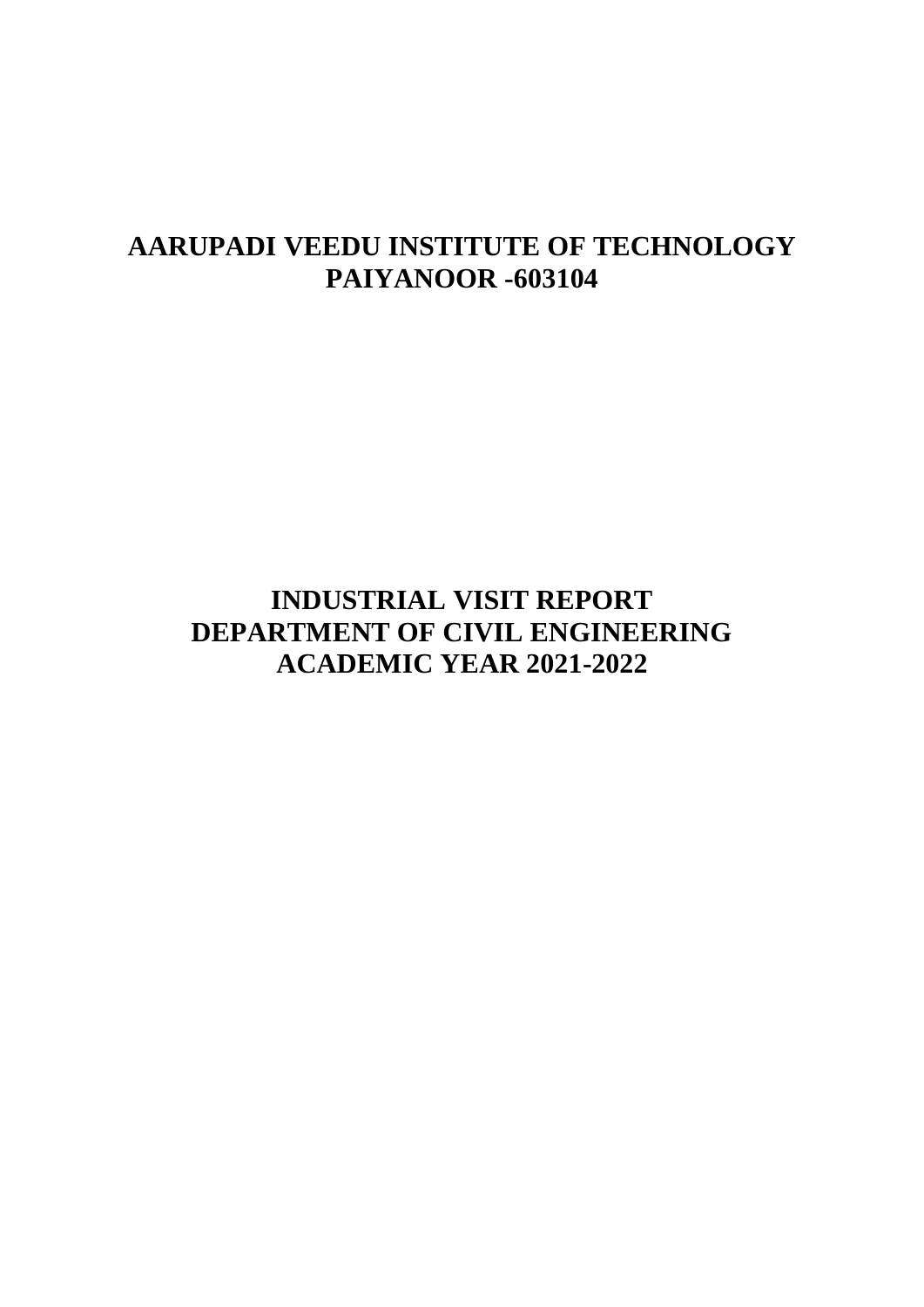## **INDUSTRIAL VISIT TO JSR INFRA DEVELOPERS PRIVATE LIMITED**

# **CLIENT : PWD Highways Department, Government of Tamil Nadu. CONSULTANT &**

**CONTRACTOR : JSR Infra Developers Private Limited.**

Industrial Visit to *M/s. JSR Infra Developers Private Limited; Near Sriperumbudur*  was organized by the Civil Engineering Department of Aarupadai Veedu Institute of Technology, Paiyanoor, on 04<sup>th</sup> May, 2022. A group of 45 students got an opportunity to learn the basics of construction and highway project laying at the construction site accompanied by faculty members Mr.K.Naveenkumar - Assistant Professor, Mrs. S.Monisha - Assistant Professor and Mr.S.Srinivasan - Research Scholar of Civil Engineering Department. We were received by– Project Manager and– AQME.



#### **Schedule of Industrial Visit**

| S.No | <b>Program Schedule</b> | <b>Conducted By</b> | <b>Designation</b> | <b>Time</b>       |
|------|-------------------------|---------------------|--------------------|-------------------|
|      | <b>Safety Induction</b> | Mr. S. Arunachalam  | Safety officer     | 11:30 to 12:00 pm |
|      | program                 |                     |                    |                   |
|      | Project Brief           | Mr. Kamaraj         | Project Manager    | 12:00 to 12:30 pm |
|      | Site Visit              | Mr. K. Arumugam     | <b>AOME</b>        | 12:30 to 1:30 pm  |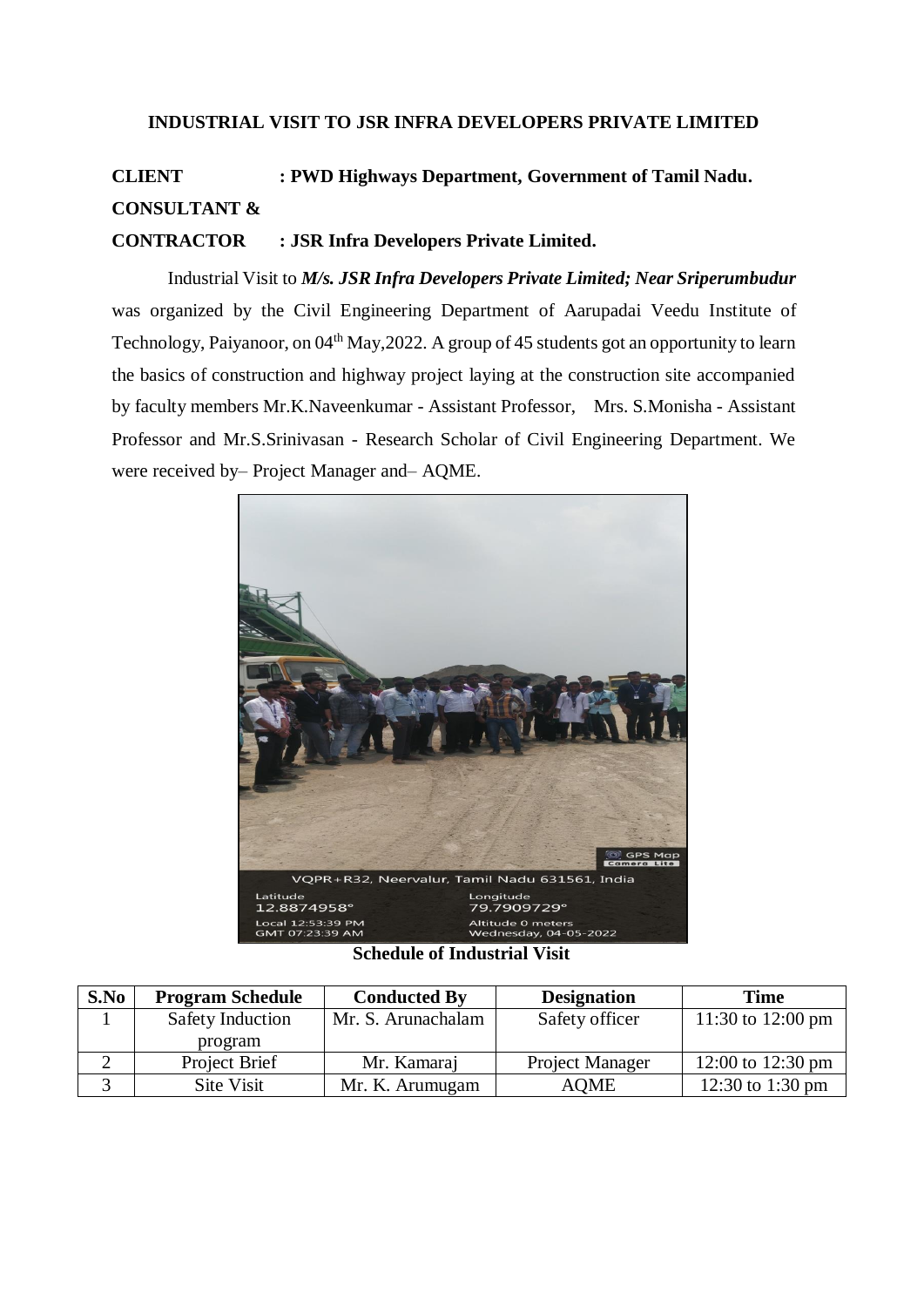#### **AIM of Industrial Visit**:

Industrial visit is considered as one of the tactical methods of teaching. The main reason behind this- it lets student to know things practically through interaction, working methods and employment practices. Moreover, it gives exposure from academic point of view. Main aim industrial visit is to provide an exposure to students about practical working environment.They also provide students a good opportunity to gain full awareness about industrial practices. Through industrial visit students get awareness about new technologies. Technology development is a main factor, about which a students should have a good knowledge. Visiting different companies actually help students to build a good relationship with those companies. We know building relationship with companies always will always help to gain a good job in future. After visiting an industry students can gain a combined knowledge about both theory and practical. Students will be more concerned about earning a job after having an industrial visit.

#### **Safety Department**



- $\triangleright$  Safety department was introduced in 1983.
- $\triangleright$  It is defined as no harm to person like ill health and injury.
- $\triangleright$  It helps us to gain security, quality , productivity, time, cost, reputation, statutory requirements, avoid harm to people.
- $\triangleright$  Safety equipments:
- > Color Code for Safety Helmets are mentioned below :
	- $\triangleright$  White helmet Staff
	- $\triangleright$  Green helmet Safety supervisor
	- $\triangleright$  Blue helmet Site supervisor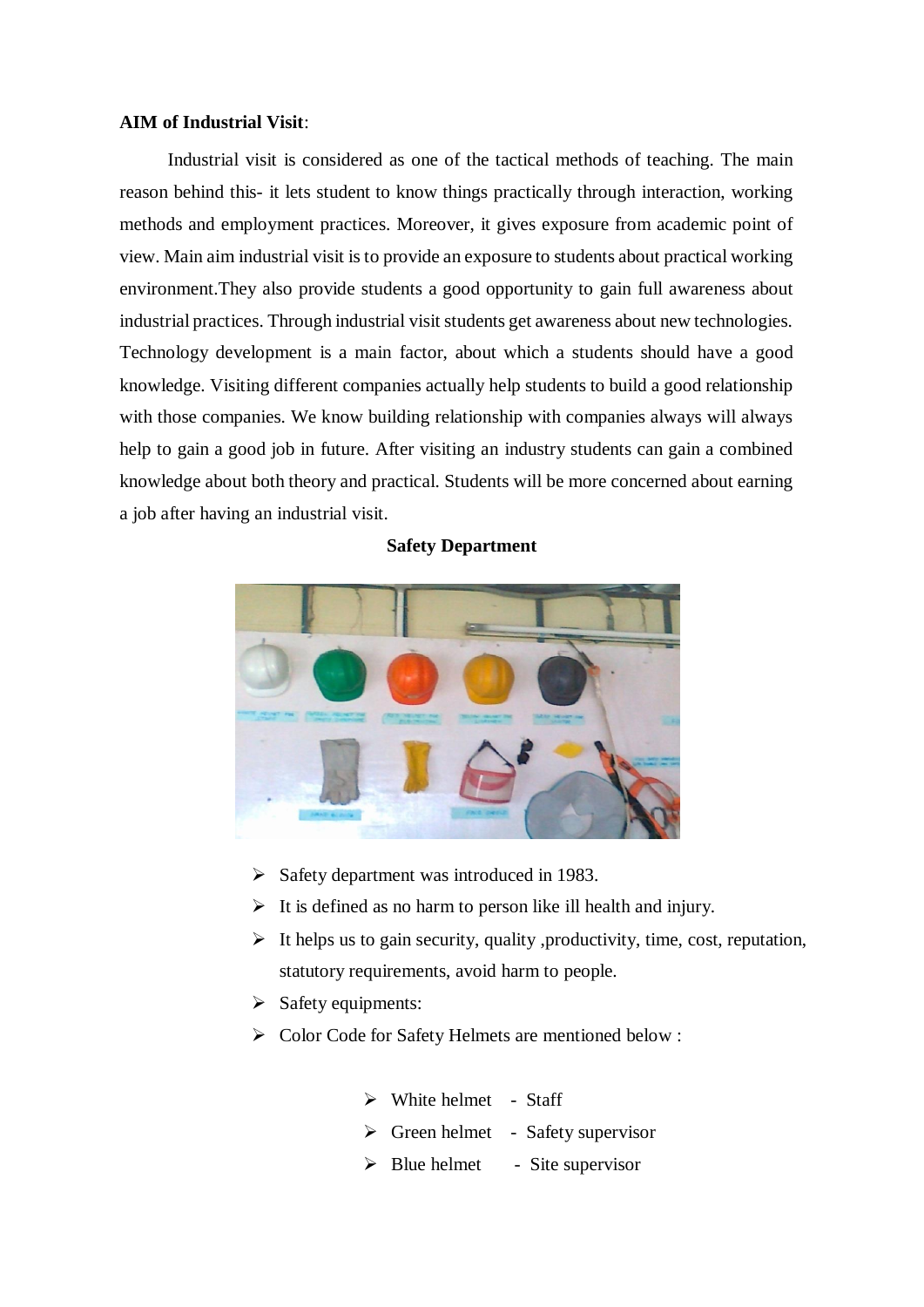- $\triangleright$  Red helmet Electrician
- Yellow helmet Workmen
- $\triangleright$  Grey helmet Visitor
- $\triangleright$  Hand gloves
- $\triangleright$  Face shield
- $\triangleright$  Goggles
- $\triangleright$  Safety jacket
- $\triangleright$  Fall arrester
- $\triangleright$  Nose mask

# **Ready-Mix Concrete Batching Pant (RMC):**



## **Details about RMC Plant at Site:**

- $\triangleright$  Capacity of plant 30m<sup>3</sup>/hr.
- $\triangleright$  Capacity of silos -100 metric ton/silo.
- $\triangleright$  Size of coarse aggregate:
	- -12mm

-20mm.

 $\triangleright$  Fine aggregate :

# -M.Sand

- $\triangleright$  Admixtures
- $\triangleright$  Batch mixing duration-25sec/batch.
- $\geq 12$  batch=6m<sup>3</sup> of concrete.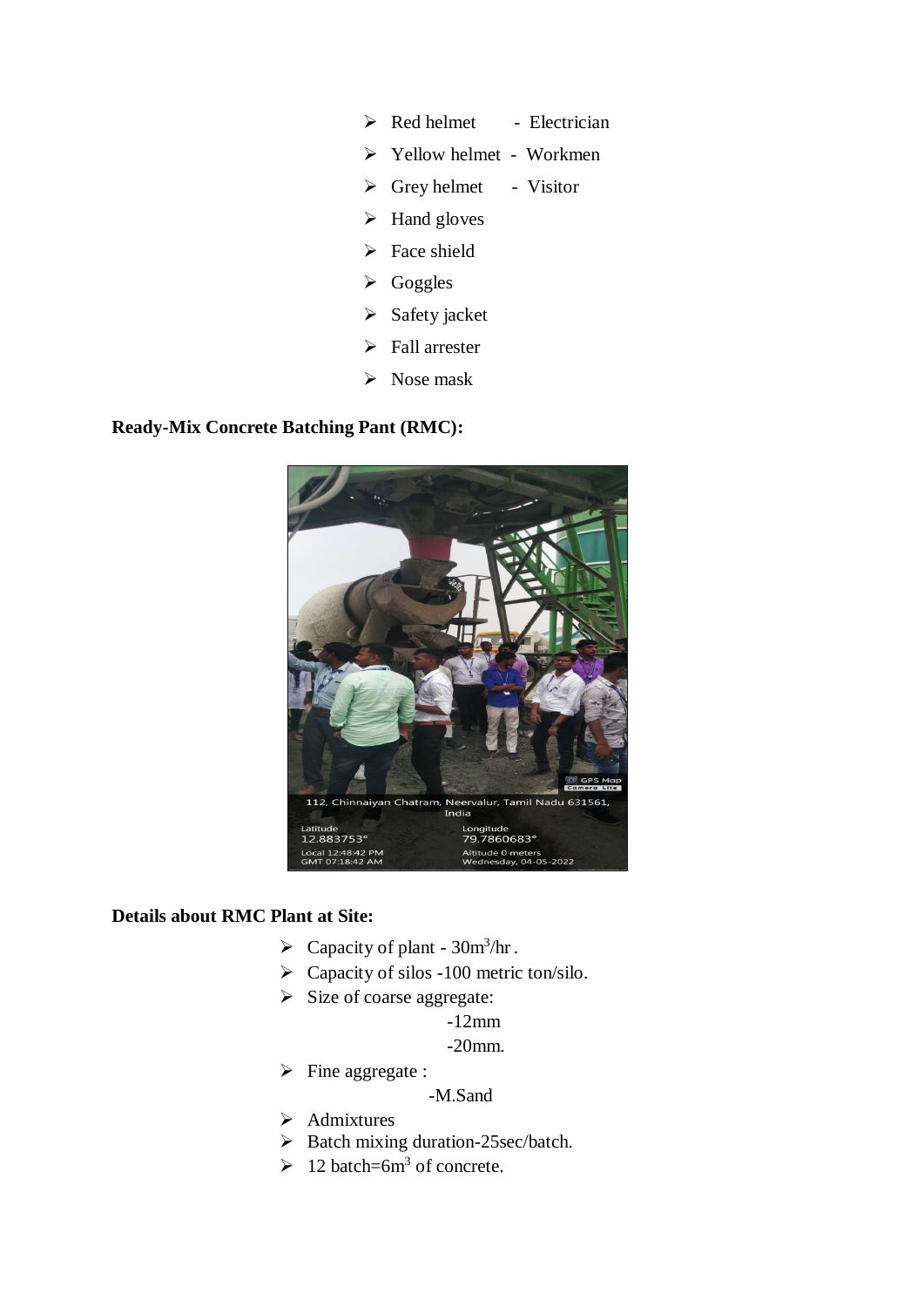- $\triangleright$  It is a fully computerized operating system.
- $\triangleright$  It contains 3 silos 2 of cement and 1 silo of fly ash.

# **Slump Cone Test:**



 $\triangleright$  During the site visit our students learned how to do the Slump Cone Test in the construction site.

# **Steel Yard:**



> Unloading of Steel Bars for Constructing a Culverts, Bridges, flyovers at Steel Yard.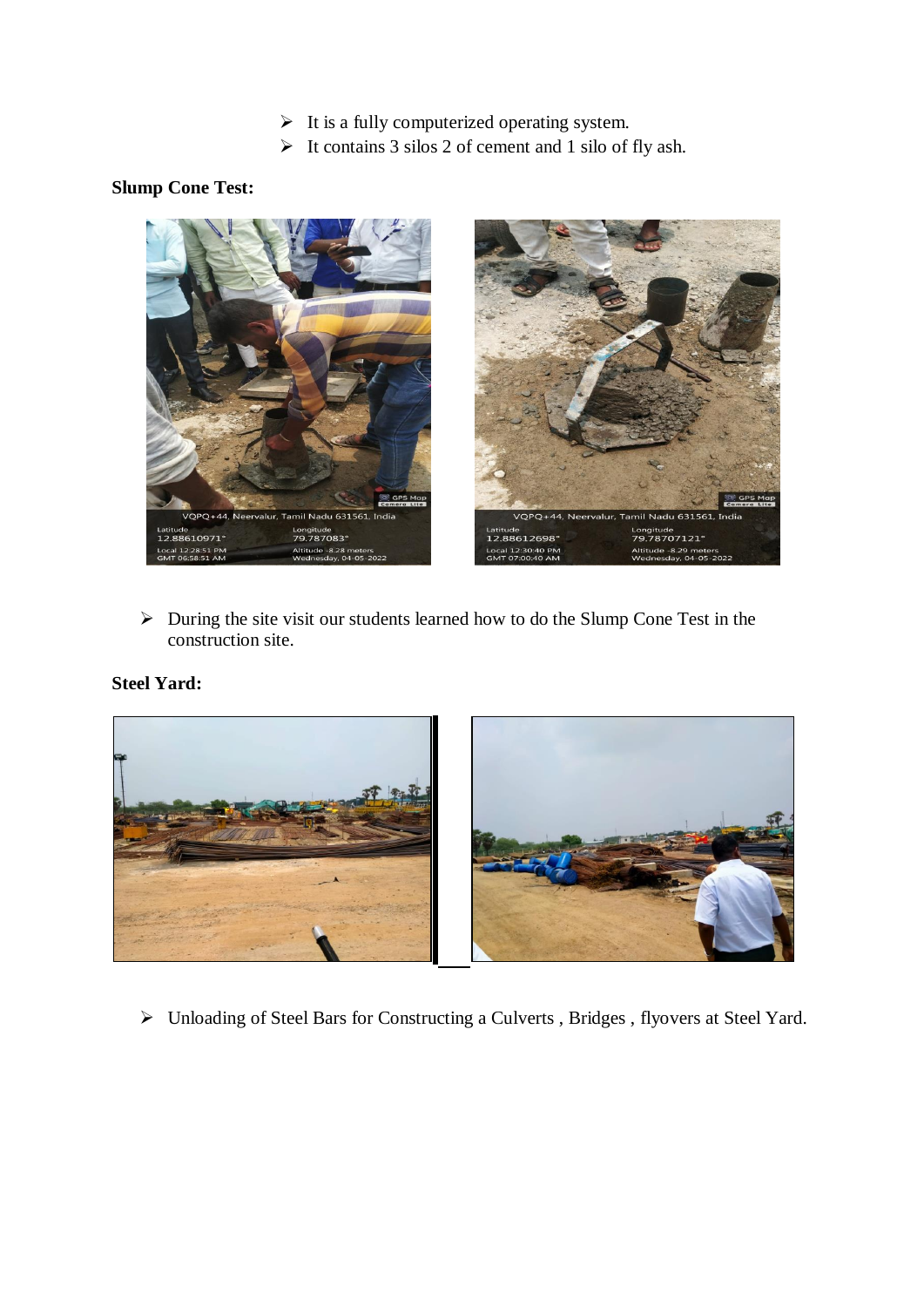## **Site Photos**



 $\triangleright$  In the Construction Site Cubes are under curing for 7, 28 days for obtaining Characterstic strength (Laboratory Testing Purposes).



 $\triangleright$  Vehicles used for Road Constructions Like – Vibrators, Roller Machine, Dump Truk, Truck Mixer for RMC , Grader , Bulldozer etc.,



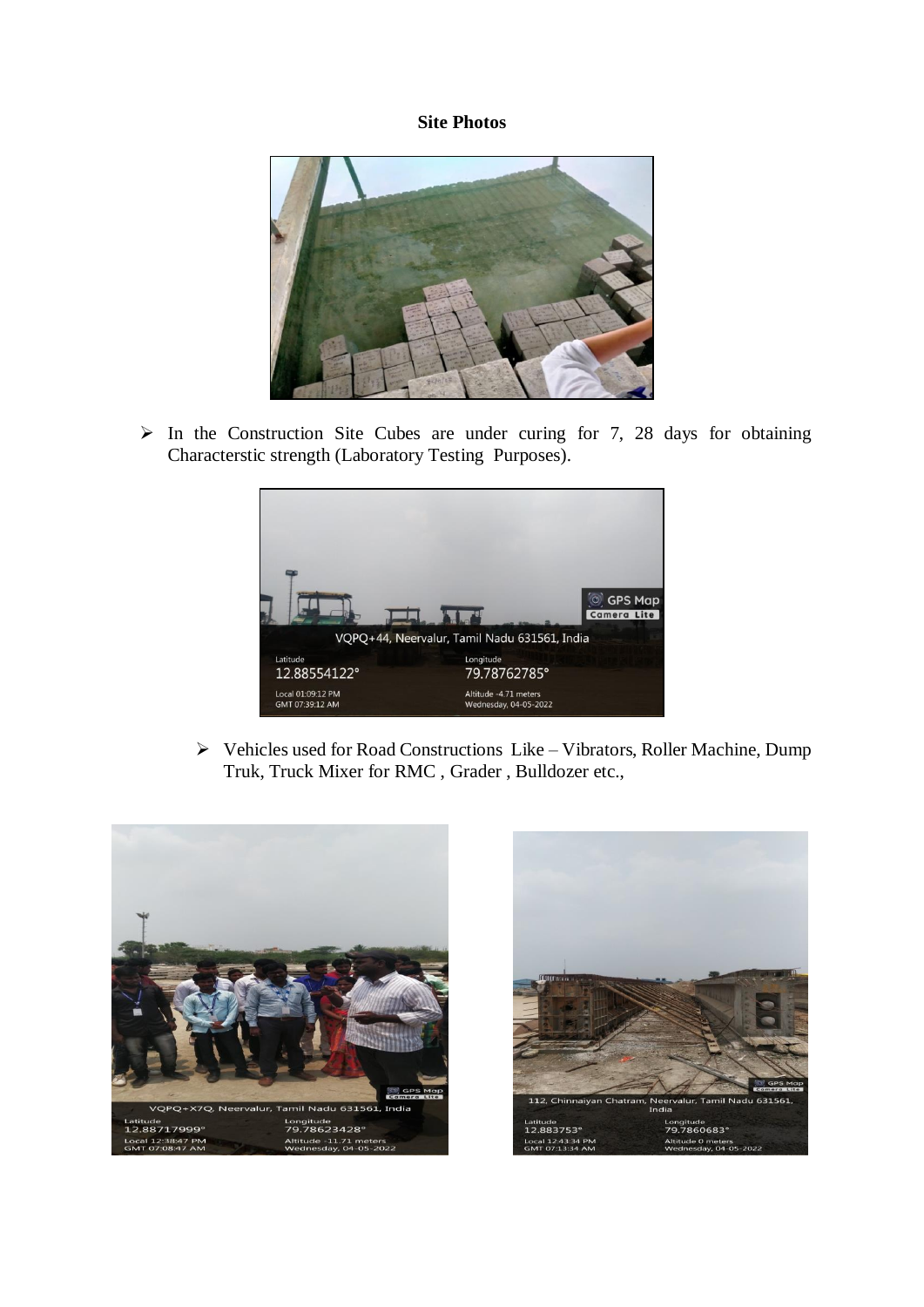



Fig 1: Project Engineer explain about pre fabricated structures used in the highway projects.

- Fig 2: Image of Flyover Beam
- Fig 3: Pre fabricated structures slabs used in the highway projects for bridges.
- Fig 4 : Bridges reinforced concrete beam

#### **Purpose of Visit**

Technical exposure of Asphalt Concrete, Manufacturing Processes and other Engineering aspects of Asphalt Concrete Subject. Students have learnt Process of making bituminous concrete, Material used in making of it. Test conducted on Bitumen and aggregates. With this kind of industrial visit, we gained more knowledge on Highway Material Technology application aside from the theoretical aspect learned from the classrooms and laboratory.

#### **Bitumen plant (BT)**

Bitumen is a black or dark-coloured (solid, semi-solid, viscous), amorphous, cementitious material that can be found in different forms, such us rock asphalt, natural bitumen, tar and bitumen derived from oil, which is referred to as petroleum bitumen. Currently most of the roads globally are paved with bitumen. Today the world's demand for bitumen accounts for more than 100 million tons per year which is approximately 700 million barrels of bitumen consumed annually. Petroleum bitumen is typically referred to as bitumen or asphalt.

#### **Ready-mix concrete (RMC)**

Ready-mix concrete is concrete that is manufactured in a factory or batching plant, according to a set recipe, and then delivered to a work site by truck mounted in–transit mixers.